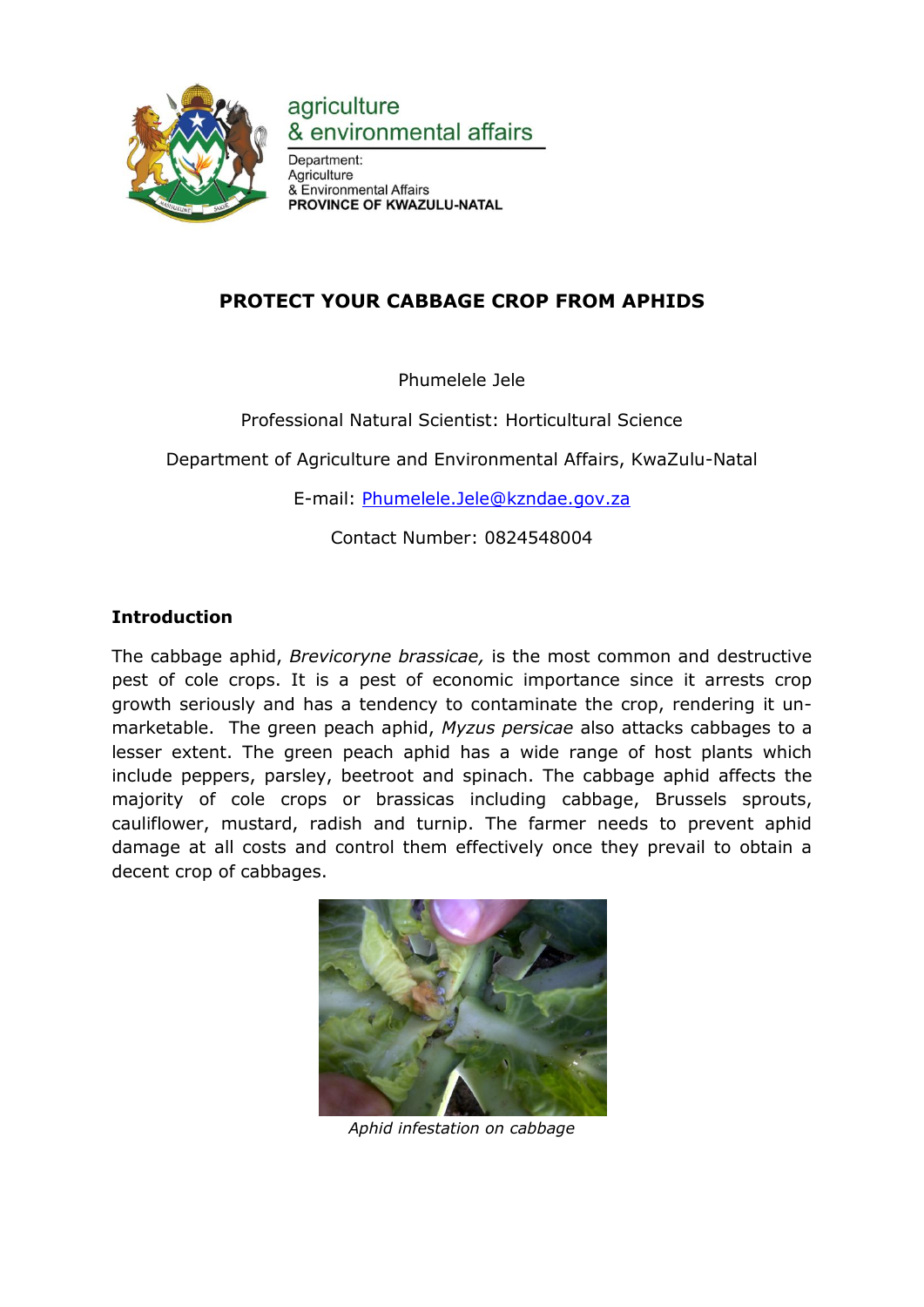#### **Pest description**

Cabbage aphids are grey-green in colour and have a white waxy coating. They appear in dense colonies and they feed mostly under young tender leaves. Green peach aphids do not form dense colonies. Aphids sit deep inside cabbage heads, which makes it difficult to control them. Aphids are soft pear-shaped insects. They are easily damaged and killed by their natural predators including lady-bird beetles, lacewings, spiders and small parasitic wasps.

Aphid infestations can easily get out of hand due to the nature of the aphid lifecycle. Aphids survive through winter in the form of eggs. The eggs are black and are covered by thick shells which can survive extreme temperatures. During spring, the eggs hatch into females. The females are capable of producing several generations of female offspring without mating in a process called parthenogenesis. In this manner, colonies grow exponentially in a short space of time. The offspring reaches the reproductive stage in 8-10 days. During cold weather, most offspring is killed by cold, which makes aphid populations more manageable in winter.

## **The nature of aphid damage**

Aphids damage plants by piercing soft plant tissues and sucking sap out of them using well adapted mouth parts. The sharp mouth used for piercing and sucking plant parts is called the proboscis. Tender leaves are severely damaged and killed in the process and become malformed and curled. The aphids also transmit viruses which further arrest plant growth. Infested plants are weak, prone to virus attack and they fail to produce an economic crop. Aphids excrete a sugary substance called honeydew after digesting the sugar-rich plant sap. Honeydew is sought after by ants as a food source. They feed on honeydew left behind by aphids on plant surfaces. They sometimes stimulate ants to produce more honeydew by 'milking' them. The presence of ants on plants is usually the indicator of aphid infestation. Ants tend to protect aphids from natural predators to ensure continuous production of honeydew. Sooty mold, a black fungus tends to grow on leaves with excessive honeydew. This fungus blocks light from reaching the leaves and this negatively affects photosynthesis, hence reducing yield.



*Ants 'milking' aphids for honeydew*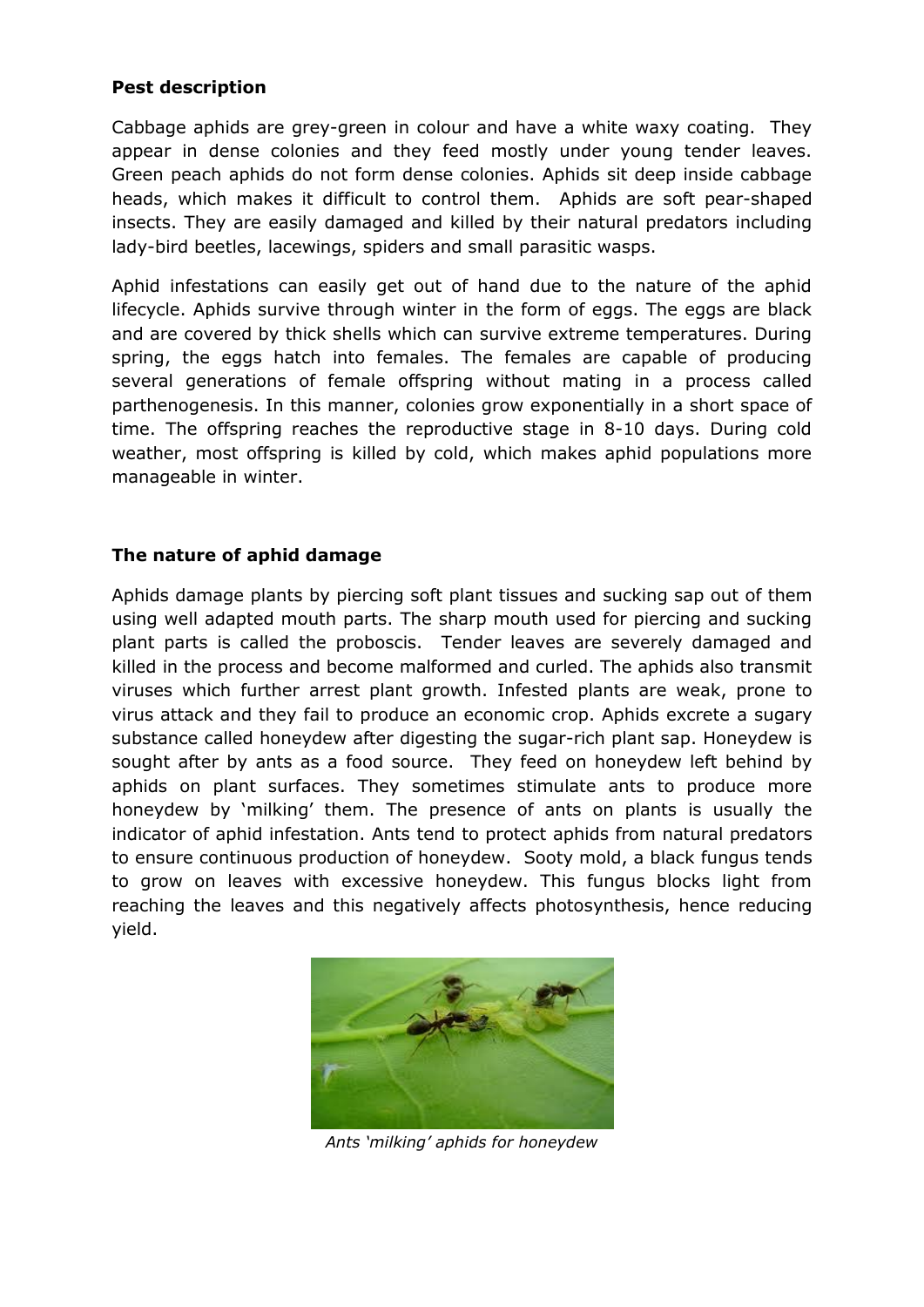#### **How to control aphids**

#### **Keep your plants healthy**

Cabbage plants are heavy feeders which require adequate nutrients throughout their growth. They require adequate nitrogen, phosphorus and potassium together with adequate micro-nutrients in the form of calcium, magnesium, manganese, molybdenum and boron. Cabbage growth is adversely affected by excessively acid soils. A soil pH of 5.5 to 7.5 is recommended. Acid soils tend to make most nutrients unavailable to plants, thus affecting overall plant health. Organic matter is highly beneficial to cabbages. Well rotted animal manure or compost can be used.

#### **Cultural practices**

Weeds which belong to the cabbage family must be removed as they attract aphids as well. Seed beds should be kept clean at all times. A minimum three year rotation is advised to prevent aphid infestation.

#### **Biological control**

Aphids have a large number of natural enemies or predators. Unfortunately, they are killed due to excessive use chemical pesticides. It is important to keep pesticide use to a minimum so that natural enemies can thrive. They help to keep aphid populations down.





 *A lacewing larva feeding on aphid A ladybird beetle feeding on aphid*